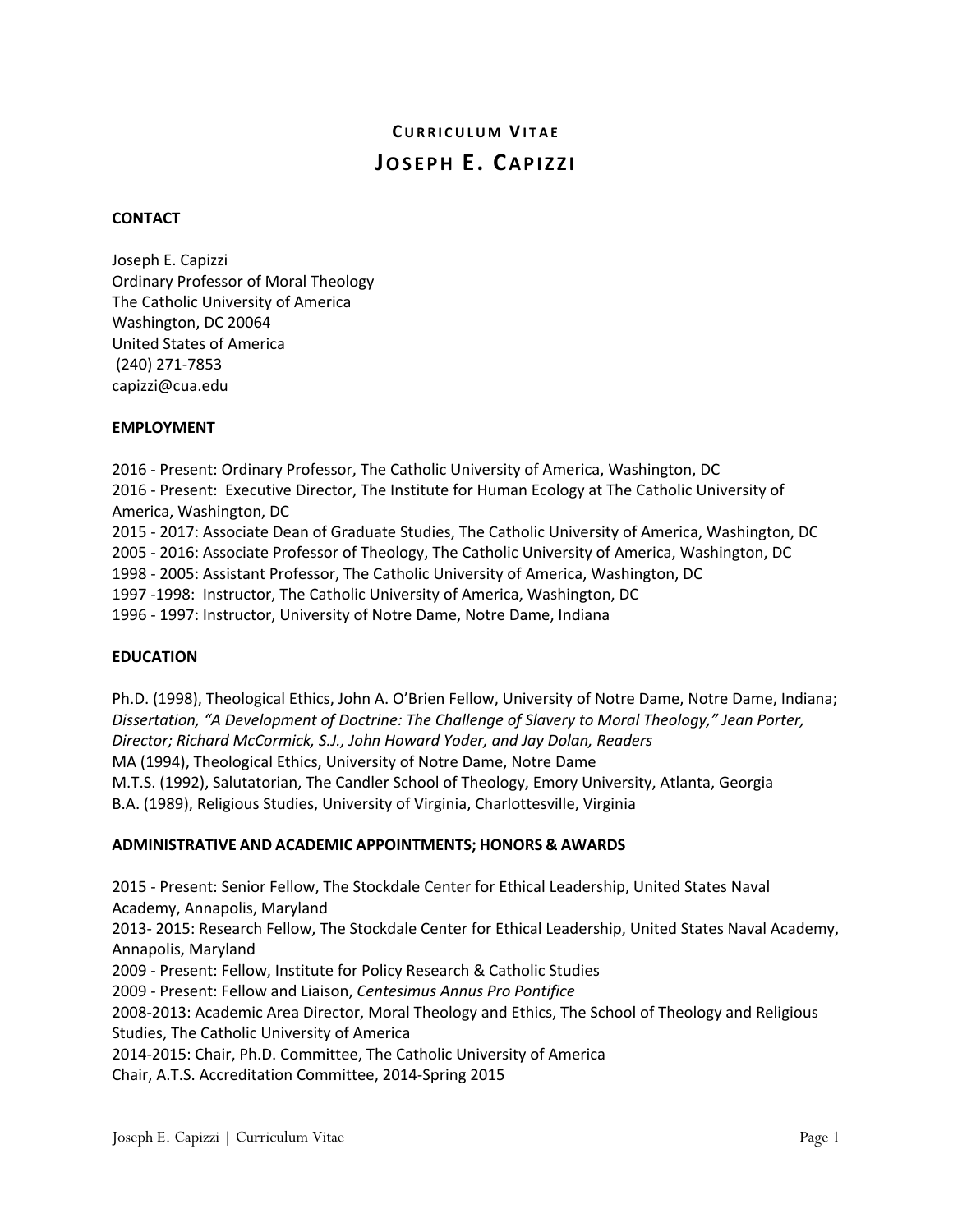2012-2013: Academic Senator, School of Theology and Religious Studies, The Catholic University of America

2009- Present: Member, Committee on Appointments and Promotions, School of Theology and Religious Studies, The Catholic University of America

2009-2010: Member, Dean's Search Committee, School of Theology and Religious Studies, The Catholic University of America

2006 - 2009: Consultant, United States Conference of Catholic Bishops, Committee on Doctrine 2005 - 2010: Executive Council, *The Law, Philosophy, and Culture Initiative*, The Catholic University of America

2004 - 2008: Senior Fellow in Religion and Ethics*, Culture of Life Foundation*, Washington, DC, 2003 - 2004: Cardinals' Chair for Justice and Peace, *The Intercultural Forum for Studies in Faith and Culture, The John Paul II Cultural Center*, Washington, DC

2003 - 2004: Director, *The Intercultural Forum for Studies in Faith and Reason, The John Paul II Cultural Center*, Washington, D.C.

2004: Bruno Damiani "Teacher of the Year," Graduate Student Association, The Catholic University of America

# **GOVERNMENT SERVICE IN BIOETHICS**

2006 – 2009: Maryland Stem Cell Commission Member (appointed by Governor Robert Ehrlich)

# **BOOKS**

- 1. *The Right to Property in the Catholic Tradition* (in progress)
- 2. *Politics, Justice, and War: Christian Governance and the Ethics of Warfare*, Oxford: Oxford University Press, 2015.
- 3. *A Catechism for Business: Tough Ethical Questions and Insights from Catholic Teaching*, with Andrew Abela, The Catholic University of America Press, March, 2014.
	- a. *A Catechism for Business: Tough Ethical Questions and Insights from Catholic Teaching* Second Edition, Italian, and Spanish translations, The Catholic University of America Press, 2016
	- b. *A Catechism for Business: Tough Ethical Questions and Insights from Catholic Teaching* Third Edition, The Catholic University of America, 2021

## **SELECT ESSAYS AND REFEREED PUBLICATIONS**

- **1.** "The Sum-Total of Our Disagreements: Recent Catholic Teaching on the Common Good," *La società – rivista scientifica di dottrina sociale della Chiesa* no. 4, 2020.
- 2. "Conscience and the Roman Catholic "Just War" Tradition, *Christianity and the Laws of Conscience: An Introduction*, Helen M. Alvaré and Jeffrey B. Hammond editors, Cambridge University, 2021.
- 3. "*Giant*: Review Essay of Oliver O'Donovan's *Ethics as Theology*," *Modern Theology,* Fall 2019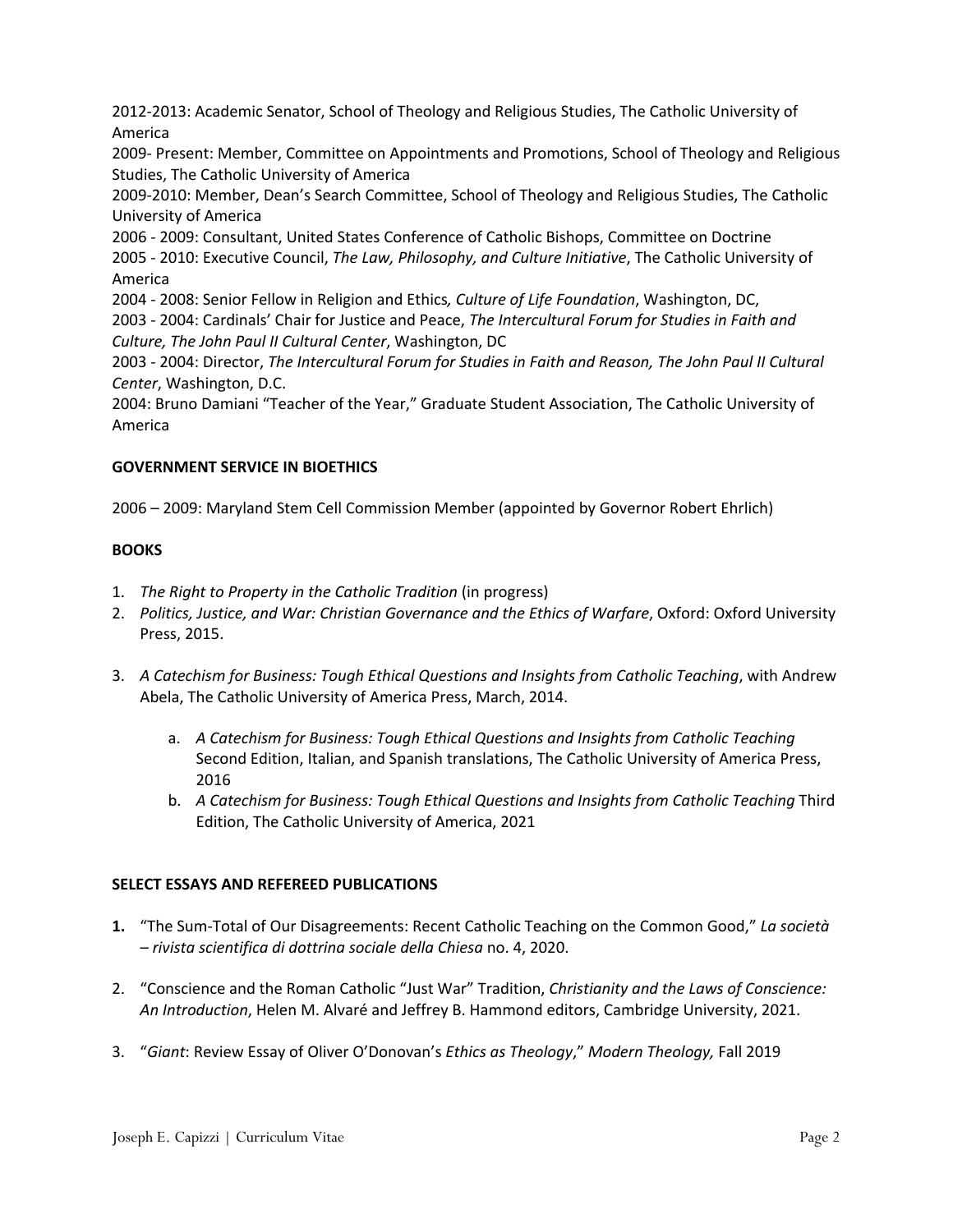- 4. "Just War and Conscience in the Christian Tradition," eds Helen Alvare and Jeffrey Hammond, *Christianity and the Laws of Conscience: An Introduction*, forthcoming (8000 words)
- 5. "Integralism and International Order," *Providence Magazine* September 6, 2018
- 6. "Do Soldiers Intend to Kill in War? On Intentionality in War," *Double Effect and Intentionality*, ed. John O'Callaghan, (forthcoming)
- 7. "From Slave to Friend: Augustine, Slavery, and Friendship," *The Bible in Ancient Christianity: Sacred Scripture and Secular Struggles*, eds. Jeffrey Bingham and David Meconi, S.J. (Brill, 2015)
- 8. "War," *New Catholic Encyclopedia*, *Supplement 2012-2013: Ethics and Philosophy*, volume 4, 1635- 1637
- 9. "Natural Law, Discourse on Public Affairs, and the Inevitable Move Upwards," *In Search of a Universal Ethics: A New Look at the Natural Law* editors William Mattison, III and John Berkman, (Eerdmans, forthcoming 2014)
- 10. Review of War by Francesco Francioni & Natalino Ronzitti's *Contract: Human Rights, Humanitarian Law, and Private Contractors*, Journal of Law, Philosophy, and Culture, Vol. VI, No. 1 (2012) 271-274
- 11. Entries, "Slavery I: In the Bible," "Slavery II: And the Church," and "Slavery III: History of," *The New Catholic Encyclopedia: Supplement, volume I* 2010
- 12. "Response to Robert P. George: Is the Natural Law Hearty Enough to Sustain a Culture?" *Journal of Law, Philosophy and Culture,* Vol. III, No. 1 (2009), 135-136
- 13. "Conscience and the Challenges of Military Service," *Fellowship of Catholic Scholars Annual* 2009
- 14. "Consciousness in Human and Non-Human Animals," *National Catholic Bioethics Quarterly* 2008, 1- 9
- 15. "Just War Theory and the Problem of International Politics: On the Central Role of Just Intention," *The Journal of the Society of Christian Ethics*, Spring 2006, pages 163-175, with Helmut David Baer
- 16. "The Author Replies," *The Journal of Religious Ethics*, vol. 34, no. 1, pages 193-199, 2006 with Helmut David Baer
- 17. "Just War Theories Reconsidered: Problems with Prima Facie Duties and the Need for a Political Ethic", *The Journal of Religious Ethics*, 2005, vol. 33, no. 1, pages 119-137, with Helmut David Baer
- 18. "War and International Order," *Communio: International Catholic Review*, vol. 31, 2004, pages 280- 301
- 19. "For What Shall We Repent? Reflections on the American Bishops, Their Teaching, and Slavery in the United States, 1839-1861," *Theological Studies* December 2004, vol. 65, no. 4, pages 767-791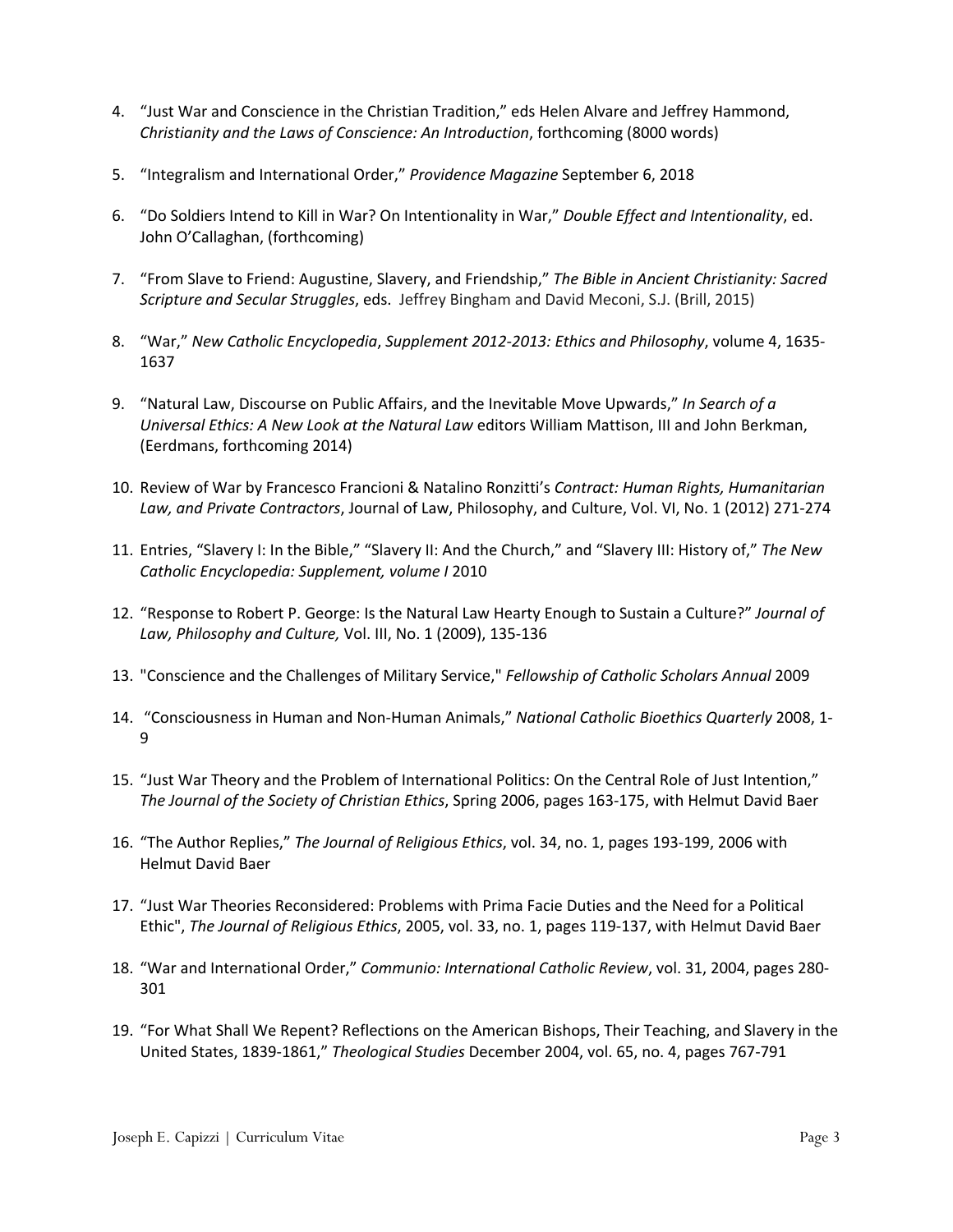- 20. "The Influence of Bioethics on Moral Theology," *Josephinum Journal of Theology*, Summer/Fall 2003, vol. 10, no. 2
- 21. "Children of God: Natural Slavery in Aquinas and Vitoria," *Theological Studies*, March 2002, vol. 63, no. 1, pages 31-52
- 22. "Religion on the Defensive: Liberalism's Challenge to Religious Reason," *Societas Ethica Jahresbericht/Annual* (2001)
- 23. "On Behalf of the Neighbor: A Rejection of the Complementarity of Just-War Theory and Pacifism," *Studies in Christian Ethics*, 2001, vol. 14.2, pages 87-108
- 24. "Moral Analysis of U.S. Policy and the Ongoing Iraqi 'Slow War,'" *Josephinum Journal of Theology*, Winter/Spring 2001, vol. 8, no. 1, pages 27-42 with Tobias Winright
- 25. "Can Postmodern War Be Moral? Discrimination and Proportion in the War in Kosovo," *The Journal of Peace and Justice Studies,* 2000, vol. 11, no. 1, pages 1-16
- 26. "Selective Conscientious Objection in the United States," *Journal of Church and State*, Spring 1996, vol. 38, no. 2, pages 339-364

## **ACADEMIC LECTURES & CONFERENCE PARTICIPATION**

- 1. Book Discussion, *Politics, Justice, and War: Christian Governance and the Ethics of Warfare*, Georgetown University, Washington DC, Spring 2016
- 2. "What's Wrong with Human Trafficking?" Catholic Theological Society of America, San Juan, Puerto Rico, June 9-12, 2016
- 3. "Laudato Si in the Context of Catholic Social Doctrine," *Laudato Si'* and the Protection of "Our Common Home" Faith & Science in Conversation, The Catholic University of America, Washington, DC, October 26, 2015
- 4. Invited Participant, "Legitimate Authority and Political Violence," The Stockholm Center for the Ethics of War and Peace, co-sponsored by the Oxford Institute for Ethics, Law and Armed Conflict, Stockholm, Sweden, August 28-29, 2015.
- 5. "Jurisdiction and the Use of Force in Just War Ethics," The McCain Conference, Stockdale Center for Ethical Leadership, United States Naval Academy, Annapolis, Md, April 16, 2015
- 6. "Solidarity, Liberty, and Gift Theology," *Liberty and Solidarity: Living the Vocation to Business*, The Catholic University of America, Washington, D.C., September 26, 2014
- 7. Invited Participant, *The Weighing of Lives in War: Combatants and Civilians in the Jus in Bello*, Center for Ethics and the Rule of Law, University of Pennsylvania, April 11-12, 2014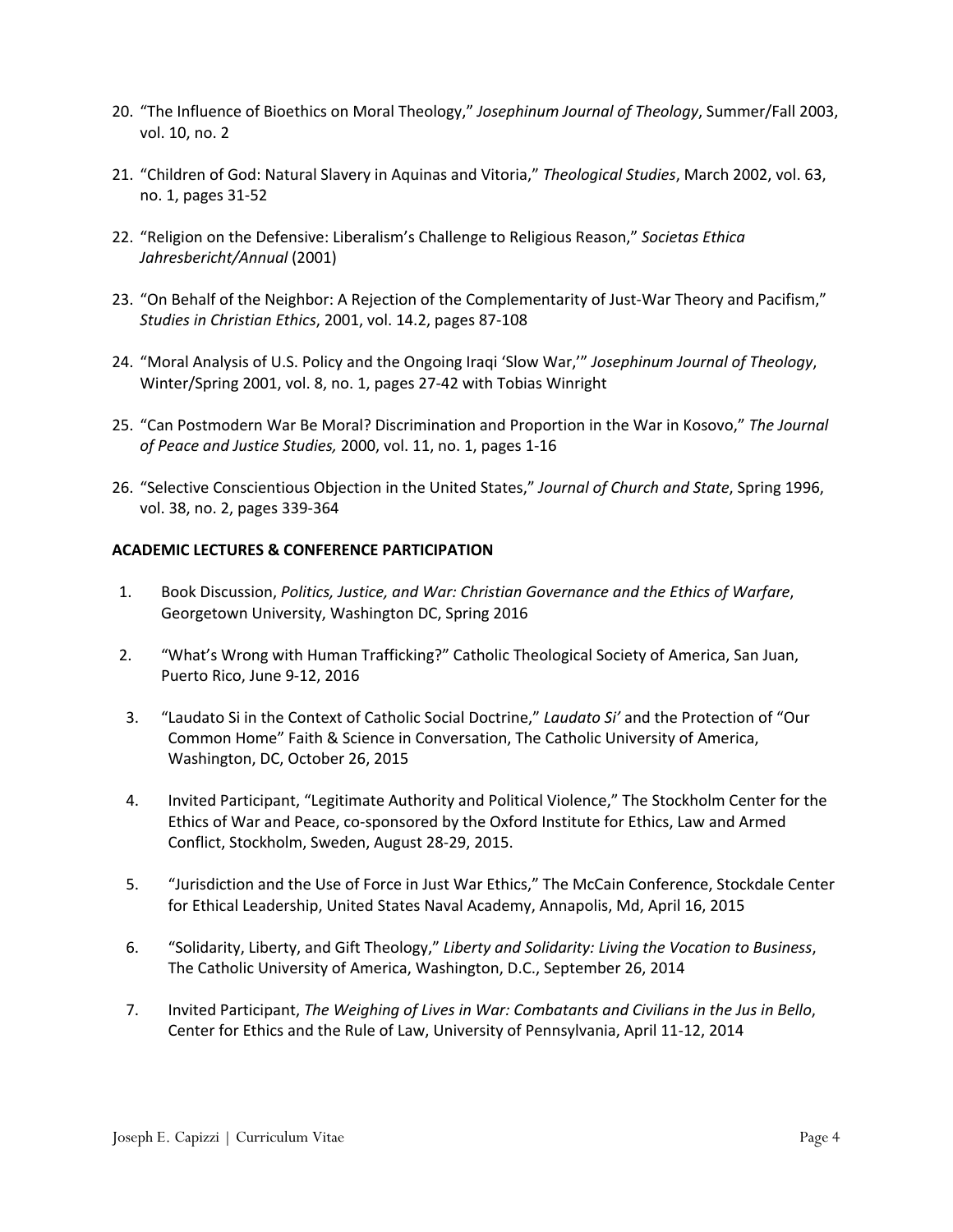- 8. "War and the West: Strategic Challenges Past, Present, and Future, *Alexander Hamilton Institute's Seventh Annual Carl B. Menges Colloquium*, Hamilton College, Clinton, New York, April 3-5, 2014
- 9. "Do Soldiers Intend to Kill in War?" *Intention & Double-Effect: Theoretical and Practical Challenges*, University of Notre Dame, Notre Dame, Indiana, March 6-8, 2014
- 10. "The Presumption for Justice in the Just War Ethic," The Alexander Hamilton Institute, Hamilton College, New York, November 13, 2013
- 11. "Revisiting Retribution and the Death Penalty," *Where Justice and Mercy Meet: Catholic Opposition to the Death Penalty*, The Catholic University of America, Washington, DC, November 9, 2013
- 12. "Social Justice and the Right to Healthcare," Catholic Medical Association, Santa Barbara, California
- 13. Keynote Speaker, International Conference, "Institutions, Society and Markets : Towards a New International Balance?" Università Cattolica del S.Cuore, Fondazione Centesimus Annus – Pro Pontifice, Milan, Italy, May 5, 2012
- 14. Chair, "Just Causes and Their Ramifications," *Ten Years Later: Wafare Ethics Since 9/11,* The McCain Conference, Stockdale Center for Ethical Leadership, United States Naval Academy, Annapolis, Md, April 7-8, 2011
- 15. Invited Participant and Speaker, "On the Coherence of the Just War Theory," *War and Peace: An Orthodox-Catholic Conversation*, Huffington Ecumenical Institute, Los Angeles, March 25-26, 2011
- 16. Invited Participant and Speaker, "From Individuals to Neighbors to Brothers: An Augustinian Analysis of *Caritas in Veritate*," *Logic of Gift Seminar*, Pontifical Council for Justice and Peace, Rome, February 26-28, 2011
- 17. "The Condemnation of Torture and Recent Catholic Teaching," *Catholic Theological Society of America*, Cleveland, June 11, 2010
- 18. Speaker, "A Very Peculiar Sacrifice: On Torture and the Readiness to Do Wrong in War," *The Summons of Freedom : Virtue, Sacrifice and the Common Good*, Notre Dame Center for Ethics and Culture, Nov. 14, 2009
- 19. Keynote Speaker, *Centesimus Annus Pro Pontifice*, "Consumerism in the Thought of John Paul II and Benedict XVI," and "'Alienation' in Catholic Social Thought," Washington, DC, The Catholic University of America, September 25, 2009
- 20. Invited Major Presentation, "Conscience and Its Challenges to Service in the Military," *Fellowship of Catholic Scholars 31st Annual Meeting*, San Antonio, Texas, September 27, 2008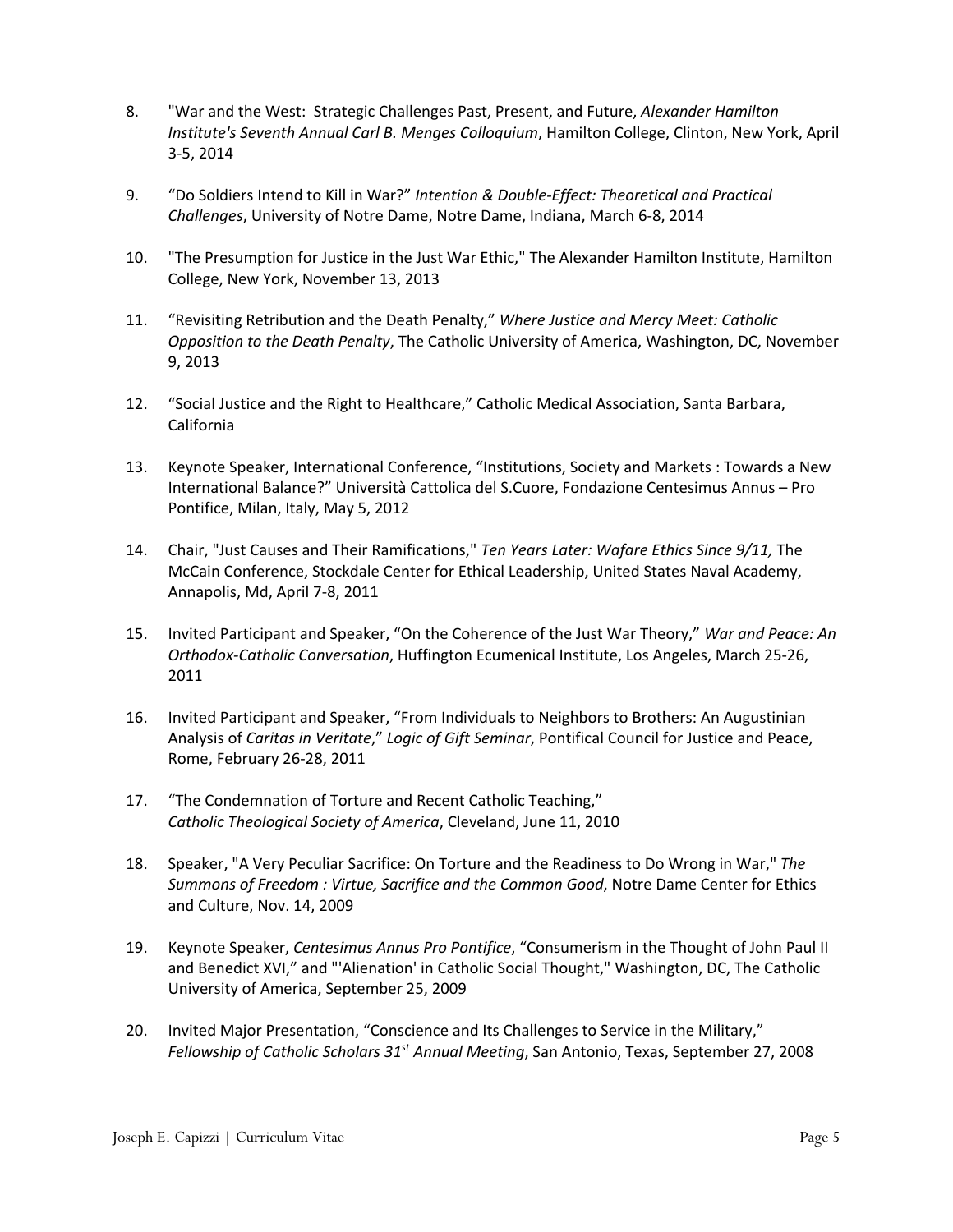- 21. Keynote Speaker, *Centesimus Annus Pro Pontifice*, "Consumerism in the Thought of John Paul II and Benedict XVI," Washington, DC, The Catholic University of America, September 12, 2008
- 22. Invited Speaker and Participant, Conference on End of Life Issues, "Secularization in the Face of Pain, Suffering, and Death," Pontifical Academy on Life, Vatican City, February 25-28, 2008
- 23. "Just War and End Game Objectives in Iraq," The Heritage Foundation, Washington DC, December 13, 2007
- 24. Invited Speaker and Participant, "*Fede e ragione, libertà e tolleranza*: Reflections on Pope Benedict XVI's Discourse at the University of Regensburg," *Pontificio Istituto Giovanni Paolo II*, Rome, December 7-9, 2007
- 25. Invited Speaker and Participant, Conference on End of Life Issues, "Secularization in the Face of Pain, Suffering, and Death," Pontifical Academy on Life, Vatican City, October 18, 2007
- 26. Keynote Speaker, *Centesimus Annus Pro Pontifice*, "Culture, Secularity, and Catholic Social Teaching," Washington, DC, The Catholic University of America, September 27, 2007
- 27. Invited Participant and Speaker, *The University and the Social Doctrine of the Church*, Sponsored by the Pontifical Council for Justice and Peace and the Congregation for Catholic Education, Rome, Italy, November 17-18, 2006
- 28. Invited Participant and Speaker, *The Widening Gap: Living and Forgotten Christian Roots in Europe and the United States*, Sponsored by the European Union and Cardinal Schönbörn, Vienna, Austria, April 26-29, 2006
- 29. Invited Participant and Speaker, *On The Definition Of 'Human Embryo' And The Criteria For Distinguishing The Human Embryo From Non-Embryonic Entities*, Sponsored by the Westchester Institute on the Human Person, Washington, DC, March 2 - 3, 2006
- 30. Invited Participant and Coordinator, *Religious & Ethical Perspectives on the End of Life*, Sponsored by the Culture of Life Foundation and the Ethics & Public Policy Center, Washington DC, June 21, 2005
- 31. Invited Participant, *On the Morality of Altered Nuclear Transfer*, Army Navy Club, Sponsored by the Westchester Institute on the Human Person, Washington DC, April 28-29, 2005
- 32. Invited Participant, *Stem Cell Research: Moral Questions and Answers*, Regina Apostolarum University, Rome, Italy, January 2005
- 33. Presentation, "Just War Theory and the Problem of International Politics: The Permissions and Restrictions Implied by Legitimate Authority and Just Intention," *The Society of Christian Ethics*, Miami, Florida, January 8, 2005
- 34. Invited Participant, *Catholic Scholars Consultation on Catholic theology and the Environment*, Sponsored by the U.S. Conference of Catholic Bishops, University of St. Thomas, St. Paul, Minnesota, (October 29-31, 2004)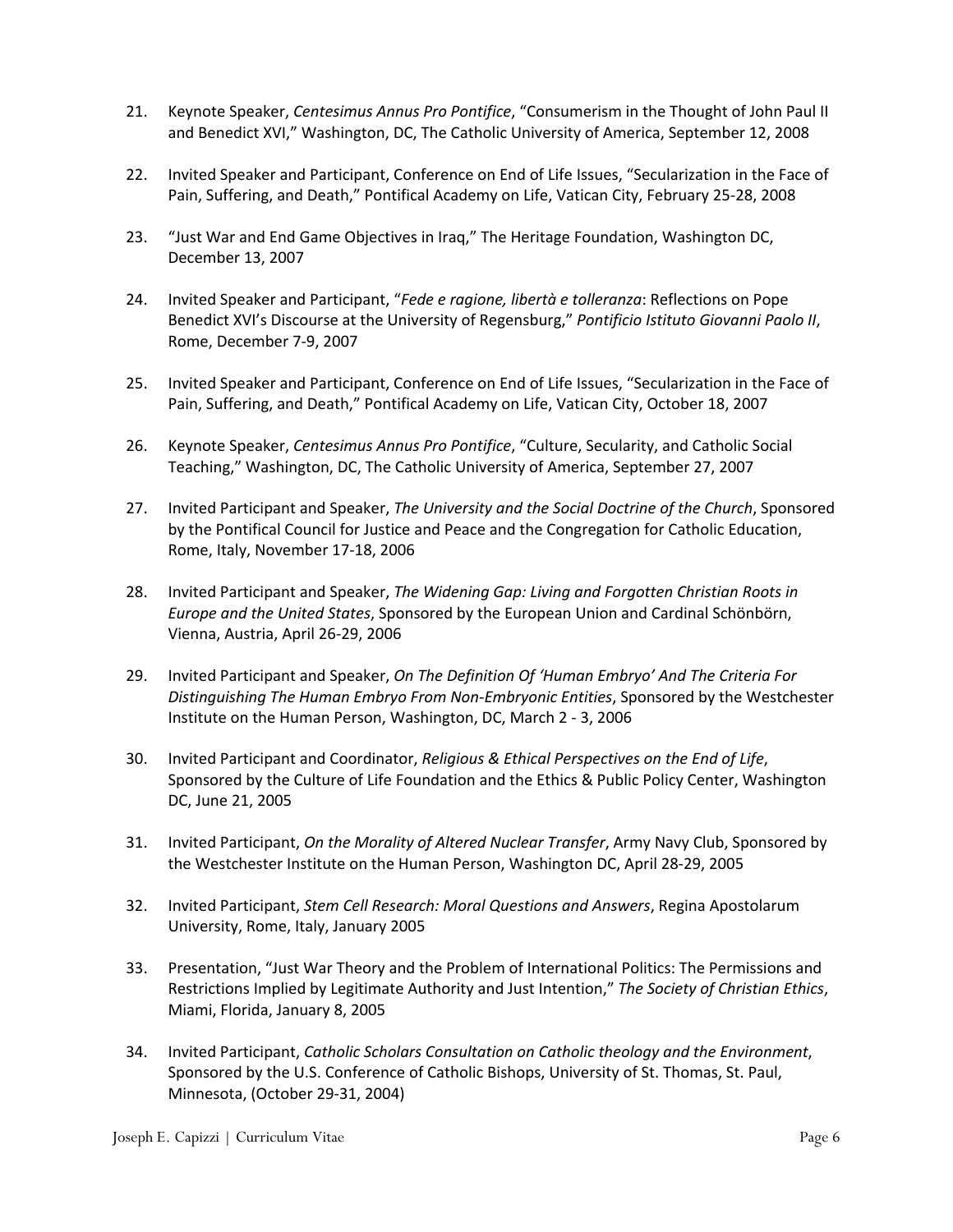- 35. Speaker, *Ethics, Public Policy and Law: The Stem Cell Debate in the United States of America and the Federal Republic of Germany*, The Interdisciplinary Program in Law and Religion, The Columbus School of Law and The School of Religious Studies, The Catholic University of America, Washington, D.C., (October 4-5, 2004)
- 36. Lecture, "If Not a Moral Government, Then What?" *Diverse Visions in American Health Care: Conflict, Conscience, and the Law*, The Interdisciplinary Program in Law and Religion, The Columbus School of Law and The School of Religious Studies, The Catholic University of America, Washington, D.C., (April 2-4, 2003)
- 37. Lecture, "The Use of Force and the Demands of Power: A Rejection of Just War Theory as a System of Prima Facie Duties," with H. David Baer, *2003 Annual Conference of the Society of Christian Ethics*, Pittsburgh, Pennsylvania (January 10, 2003)
- 38. Invited and Paid Participant, *The Achievement of John Paul II: Community, Family, and Culture* The Pontifical John Paul II Institute of Family and Culture at the Catholic University of America and the School of Religious Studies, The Catholic University of America, (September 6-8, 2002)
- 39. Lecture, "War Remains a Church-Dividing Issue," The Roman Catholic Mennonite Dialogue (Summer 2002)
- 40. Lecture, "Catholic Social Thought: Past, Present, and Future," *Faith and Reason Institute*  Washington, D.C. (December 18, 2001)
- 41. Lecture, "Catholic Abolitionism and the Death Penalty," The Morality of the Death Penalty: The Challenge for Law, Society and Religion, The Catholic University of America, Washington, D.C. (March 29-30, 2001)
- 42. Lecture, "The Just War and Holy War in Catholic Theology," *Symposium on Interreligious Dialogue*, George Washington University, Washington, D.C. (November 12, 2001)
- 43. Keynote Lecture, "Interpreting Recent Catholic Teaching on the Death Penalty," *Theological Students' Association Speaker Series* The Catholic University of America, Washington, D.C. (December 2000)
- 44. Lecture, "The Authority To Punish? Catholic Teaching on Capital Punishment in the Context of Tradition," *Notre Dame Conference on the Culture of Death,* Notre Dame, Indiana (October 2000)
- 45. Lecture, "The Triumph of Politics Over Religion: Slavery and the American Catholic Bishops, 1839-1861," *Societas Ethica* Askov, Denmark (August 26, 2000)
- 46. Lecture, "A Theological Analysis of U.S. Immigration Policy," *Law, Culture, and Humanities Conference*, Georgetown University (March 10-12, 2000)
- 47. Lecture, "Solidarity, Conversion, and Communion," *The Unsettling of America: A Communion Conference with Wendell Berry*, The Catholic University of America, (January 8-10, 2000)